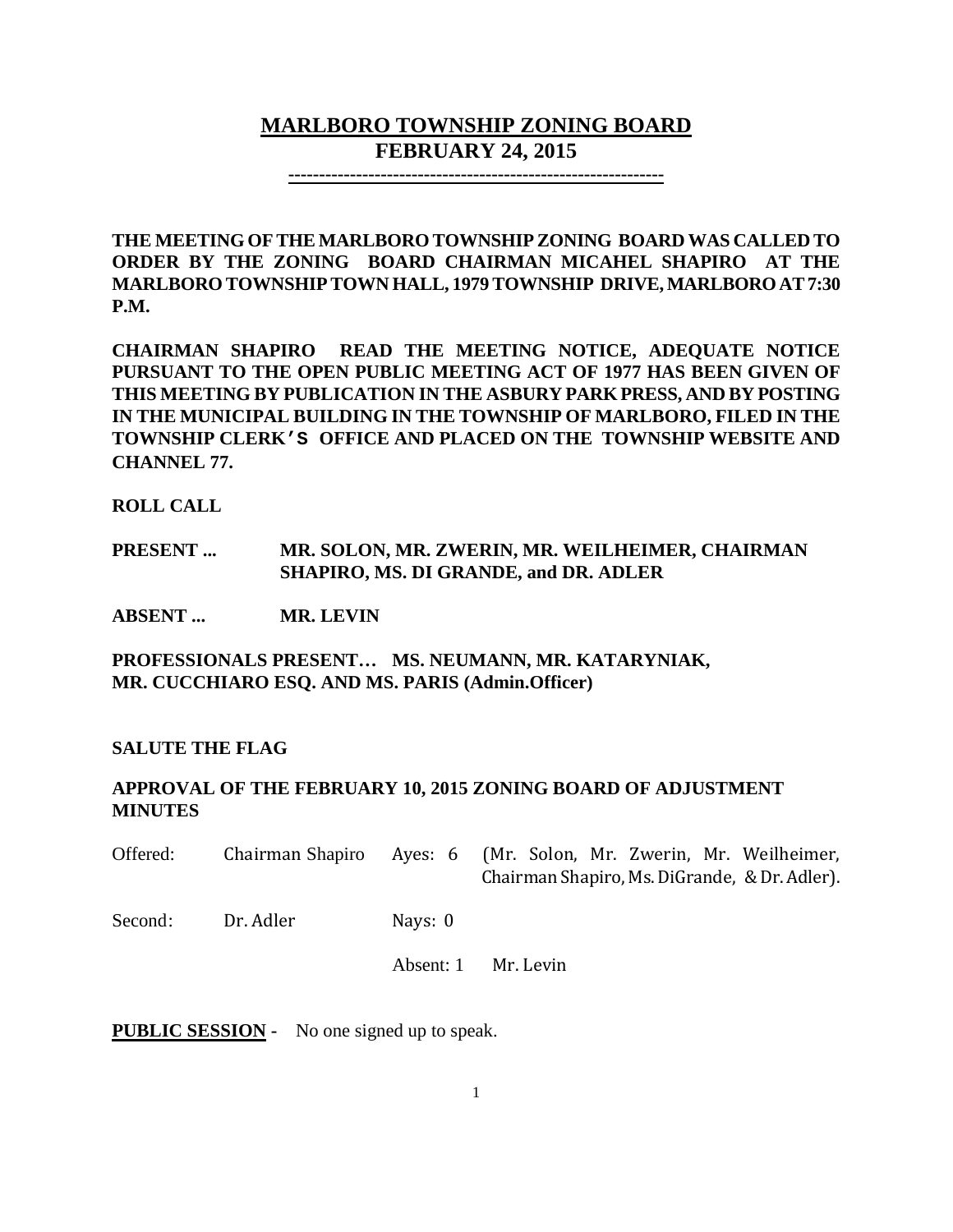**Z.B. 14-6525 MARLBORO MUSLIM CEMETERY – Continued Public Hearing - Use Variance. This application is being carried to the meeting of May 26, 2015, without further notice.**

## **Z.B. 14-6524 PETER & ARLENE BUFANO - Continued Public Hearing - Bulk Variance Approval to construct a 20'4" x 24' 4" partially enclosed pavilion structure located at 6 Carriage Court, Block 408 Lot 34, in the PAC zone**

Salvatore Alfieri Esq. introduced the application to the board. Mr. Alfieri stated that the swimming pool is proposed and permits will be submitted.

Chris Bianciella from K&C Land Design & Construction (contractor for the applicant) was sworn in and gave testimony. Mr. Bianciella stated that the proposed swimming pool patio will be pavers. The pavilion will not have any walls. Mr. Alfieri noted that the Pavilion is proposed 6 feet from the rear property line. Mr. Alfieri asked Mr. Bianciella what is behind this property. Mr. Bianciella responded that it is uninhabited wetlands. Mr. Alfieri asked why the Pavilion is being proposed so far back in the property. Mr. Bianciella responded, to maximize the usable space in the yard. Mr. Zwerin asked what is on lot 35, Mr. Bianciella responded, it's a residence. Mr. Weilheimer asked for clarification of the height of the rear fence. Mr. Bianciella stated that the fence would be 54" in height. Chairman Shapiro asked if the applicant could reconfigure the Pavilion to relieve some pressure off the variance, and could the Pavilion be moved further away from the fence? Mr. Bianciella said it would be a hardship to move the Pavilion. Chairman Shapiro asked where the water runoff will go. Mr. Alfieri stated that this property doesn't have lot coverage issues, but if the Board is comfortable with a drywell being installed in that area, they would have no objection. Dr. Adler asked for clarification of the rear setback requirement to which Ms. Paris stated 20 feet. Dr. Adler asked if the Pavilion could be 10 feet instead of the proposed 6 feet. Mr. Alfieri asked if they could split the difference and set the Pavilion back 8 feet. Mr. Alfieri explained that a slight turn can bring the Pavilion 8 feet off the property line without too much impact on the usable yard. Mr. Alfieri stated that this project will not impact any neighboring properties.

### **In workshop**

| Offered: | Chairman Shapiro | Ayes: 6 (Mr. Solon, Mr. Zwerin, Mr. Weilheimer,<br>Chairman Shapiro, Ms. DiGrande, Dr. Adler). |
|----------|------------------|------------------------------------------------------------------------------------------------|
| Second:  | Dr. Adler        | Nays: 0                                                                                        |
|          |                  | Absent: 1<br>Mr. Levin                                                                         |

Mr. Solon agreed with Chairman Shapiro, regarding reconfigure the Pavilion to relieve some pressure off the variance. Mr. Zwerin would be in favor of the application if the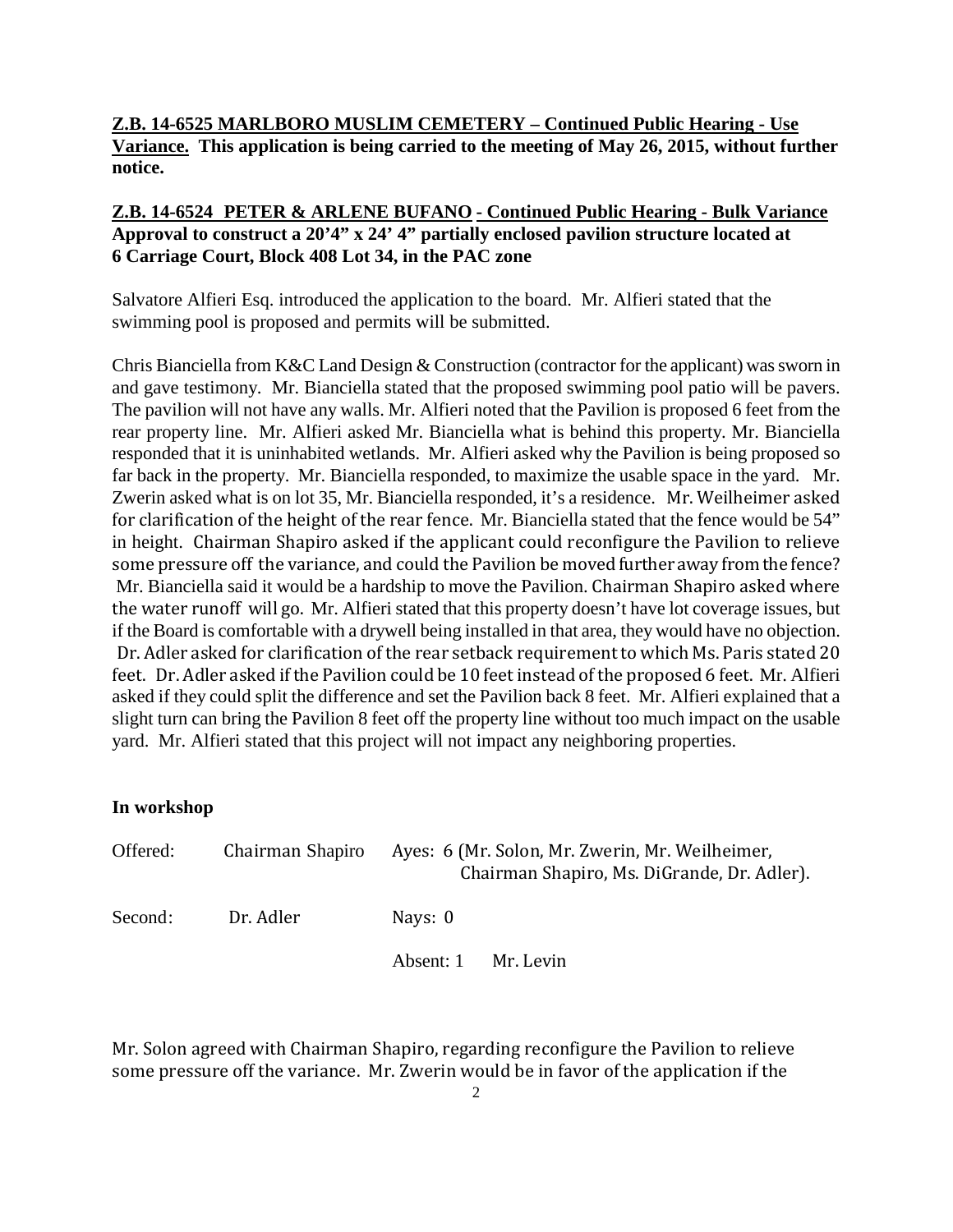applicant moves the Pavilion at least 2 feet, and install Drywells. Mr. Weilheimer is in favor of the application as proposed. Ms. DiGrande is in favor of the application as proposed. Dr. Adler would like to see the Pavilion set 8 feet from the property line. Chairman Shapiro would be in favor of the application with the Pavilion 8 feet off the property line, and the installation of Drywells.

#### **Out of Workshop**

| Offered: | Chairman Shapiro | Ayes: 6 (Mr. Solon, Mr. Zwerin, Mr. Weilheimer,<br>Chairman Shapiro, Ms. DiGrande, & Dr. Adler). |
|----------|------------------|--------------------------------------------------------------------------------------------------|
| Second:  | Ms. DiGrande     | Nays: 0                                                                                          |
|          |                  | Mr. Levin<br>Absent: 1                                                                           |

All members were in favor of the application with the Pavilion set 8 feet off the rear property line, and the installation of the Drywells.

**PUBLIC SESSION -** No one from the public spoke

#### **A motion in the affirmative**

| Offered: | Chairman Shapiro | Ayes: 6 (Mr. Solon, Mr. Zwerin, Mr. Weilheimer,<br>Chairman Shapiro, Ms. DiGrande, & Dr. Adler). |
|----------|------------------|--------------------------------------------------------------------------------------------------|
| Second:  | Dr. Adler        | Nays: 0                                                                                          |
|          |                  | Absent: 1<br>Mr. Levin                                                                           |

## **Z.B. 15-6529 LITTLE MILL REALTY – Public Hearing - Use Variance to permit Medical/Dental office in a residential zone, located at 2 East Frances Avenue, Block 176 Lot 102, in the R-20 zone**

Joseph Paparo, Esq. of Hehl & Hehl, P.C. introduced the application to the board.

Dr. Tara Gostovich (applicant) was sworn in and gave testimony. Dr. Gostovich is an Orthodontist who would like to move her practice to 2 East Frances Avenue, Marlboro Township. Dr. Gostovich stated that she would have six staff members with two doctors, with only one doctor working at a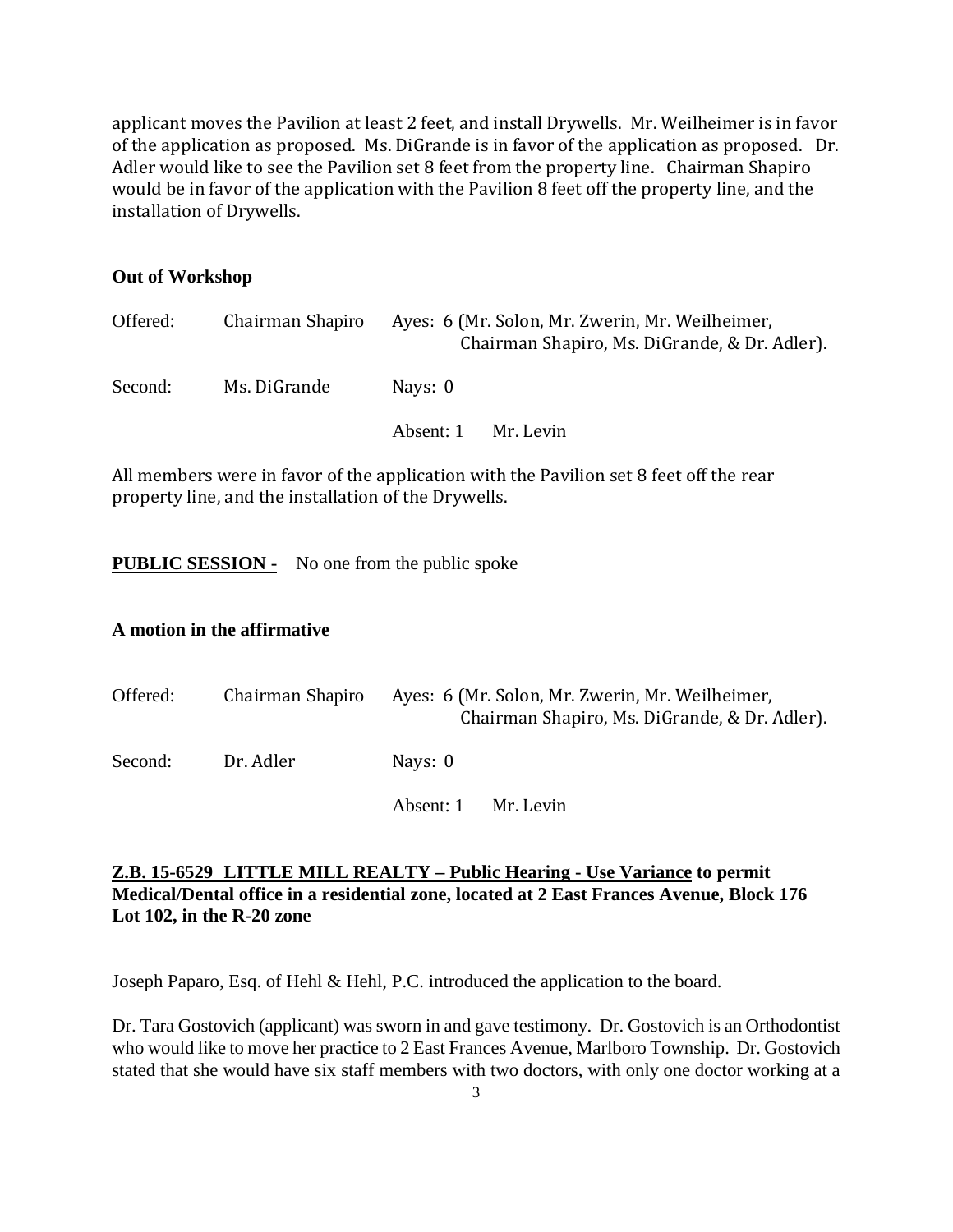time. Dr. Gostovich stated that her hours of operation would be 9:00 a.m. to 5:30 p.m., three to four days per week, with one late night closing at 7:30pm. Dr. Gostovich stated that her office sees approximately 50 patients per day.

Chairman Shapiro asked for clarification, will the office be just for Orthodontics or will they practice Dentistry. Dr. Gostovich stated just orthodontic treatment.

Mark Kataryniak, PE asked if the applicant would have hours on Saturdays. Dr. Gostovich may in the future they may do one half day, one Saturday per month. Mr. Kataryniak asked how many patients to they see in one hour. Dr. Gostovich stated up to 10 patients per hour. Mr. Kataryniak asked what the peak hours are. Dr. Gostovich stated that peak hours of operation are from 3:30 p.m. on.

John Palus (Applicant's Engineer) was sworn in and gave testimony. Mr. Palus described the character of the property and neighboring properties. Mr. Palusstated the number of parking stalls to be 17 spaces (10'x20'), and a 10'x18' trash enclosure. Mr. Palus stated that the applicant may not need that large of a trash enclosure. That when the applicant comes back with a site plan, they may find they only need a couple of trash cans. The proposed lot coverage is 39.8% where 28% is allowed. The application is proposing a 6' fence, and will show that on the site plane as well. The applicant will provide a 25' buffer using a double row of evergreens along East Francis. Mr. Solon asked if there were a way to locate the parking in the front of the building. Mr. Palus stated that the County prefers that the driveway to a parking lot be located off a side street to help with the traffic.

Justin Taylor of Dynamic Engineering (Applicant's Traffic Engineer) was sworn in and gave testimony. Mr. Taylor stated that this application would not have a negative impact with the traffic. The driveway location is designed to minimize the impact to the neighbors. Mr. Weilheimer asked when the traffic study was done. Mr. Taylor stated December 10, 2014. Mr. Taylor explained to the board that the proposed driveway is less of an impact with it designed to come off East Francis rather that Route 520. Mr. Kataryniak agrees that this application would have a low impact with the traffic on Route 520.

John McDonough (Applicant's Planner) was sworn in and gave testimony. Mr. McDonough stated that this application would have very limited night and weekend hours. The applicant is proposing to maintain the residential appearance of the building in order to be in keeping with the neighborhood. Mr. McDonough noted that they are proposing a 25' buffer with a double row of evergreens. Mr. McDonough also stated the driveway location is designed to minimize the impact to the neighbors. Mr. McDonough noted that looking at the R-20 district, as a conditional use, this application could locate here by right.

### **PUBLIC -**

### **Bhavesh Mistry – 5 East Frances Avenue**